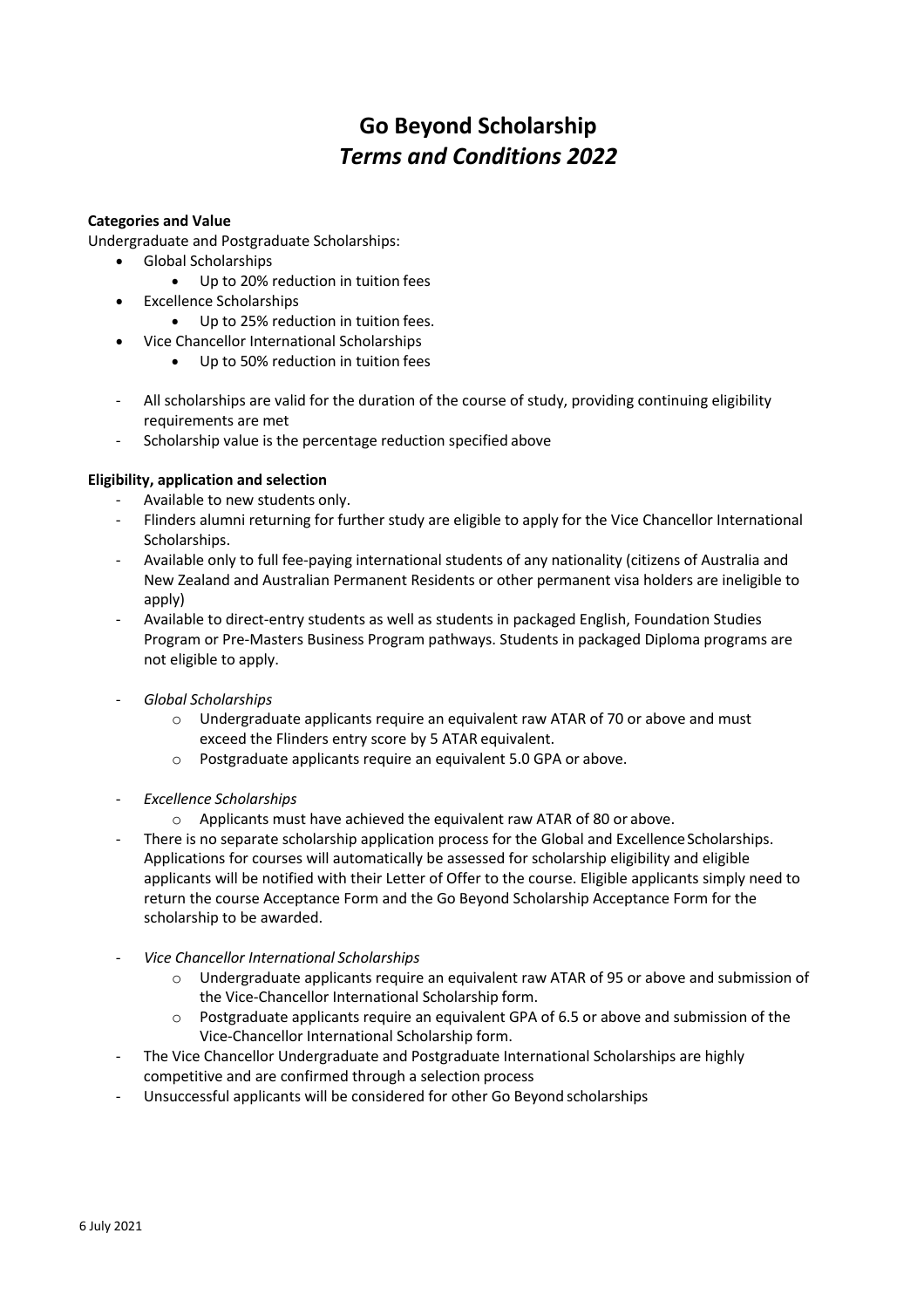## **Exclusions**

- Selected courses are excluded from the Go Beyond Scholarship scheme. See list of excluded courses in Appendix 1
- Scholarships are not available to current Flinders students who are transferring from a Flinders course without the scholarship into an eligible scholarship course
- Scholarships are not available to students in receipt of financial support from the Australian government, a foreign government, or another Flinders University scholarship
- Scholarships are not available to students transferring to Flinders with credit from studies completed at another institution
- Scholarships are not available to students studying the full degree off-campus in external study mode. Due to travel restrictions as a result of COVID-19 applicants may commence their studies offshore but must have the intention to travel to Australia as soon as possible to complete their degree
- Scholarships are not available for Graduate Certificate or Graduate Diploma courses (with the exception of the Graduate Diploma in Psychology (Advanced)) or Research Higher Degree courses.

## **Continuing eligibility conditions**

- Recipients of the Go Beyond Scholarships must actively support Flinders University in promoting the university globally, including, as required, participating in marketing or promotional activities including but not limited to photo shoots, testimonials and other designated activities
- Recipients of the Vice Chancellor Scholarships must
	- $\circ$  actively support Flinders University in promoting the university globally, including, as required, participating in marketing or promotional activities including but not limited to photo shoots, testimonials and other designated activities
	- o participate in the **Flinders International Ambassador Program**
- All recipients must
	- o Maintain enrolment in the initial course and specialisation as confirmed on the Letter of Offer. Transfers *within* disciplines may be approved – eg Bachelor of Business (Marketing) to Bachelor of Business (International Business) – however transfers to ineligible courses will result in loss of scholarship. Where an eligible course has a higher scholarship cut-off score, recipient must meet the higher cut-off in order to continue receiving the scholarship.
	- o Maintain a GPA of 5.0 on a 7.0 scale after 36 units of study. If a recipient's GPA dropsbelow 5.0 the scholarship will be withheld in the following semester and the student will be charged the full tuition fee for that semester. If the student's GPA the following semester is above the 5.0 threshold the scholarship will be reinstated.
	- o Maintain full time enrolment (unless an underload has been authorised by Flinders International). If a scholarship recipient enrols in less than a full-time load in any semester covered by the scholarship without authorisation from Flinders International, that semester's portion of the scholarship is forfeited. The scholarship may be reactivated once the student enrols in a full-time load in the next semester however, the full value of the scholarship will not be disbursed.
	- o Maintain continuous enrolment without deferrals or suspensions (unless a temporary suspension has been authorised by Flinders International)
	- o Maintain international student status for the duration of enrolment
	- $\circ$  Meet payment deadlines for the remaining portion of tuition fees for each study period. The scholarship will be revoked unless all remaining fees are paid by the advertised payment date. In exceptional circumstances Student Financial Services may approve a payment extension or instalment plan, in which case the scholarship can be maintained.
- The scholarship is not transferrable to any other institution. If a recipient enrols in cross institutional study those tuition fees are not covered by the scholarship and the value of the scholarship applied to the Flinders tuition will be reduced pro-rata